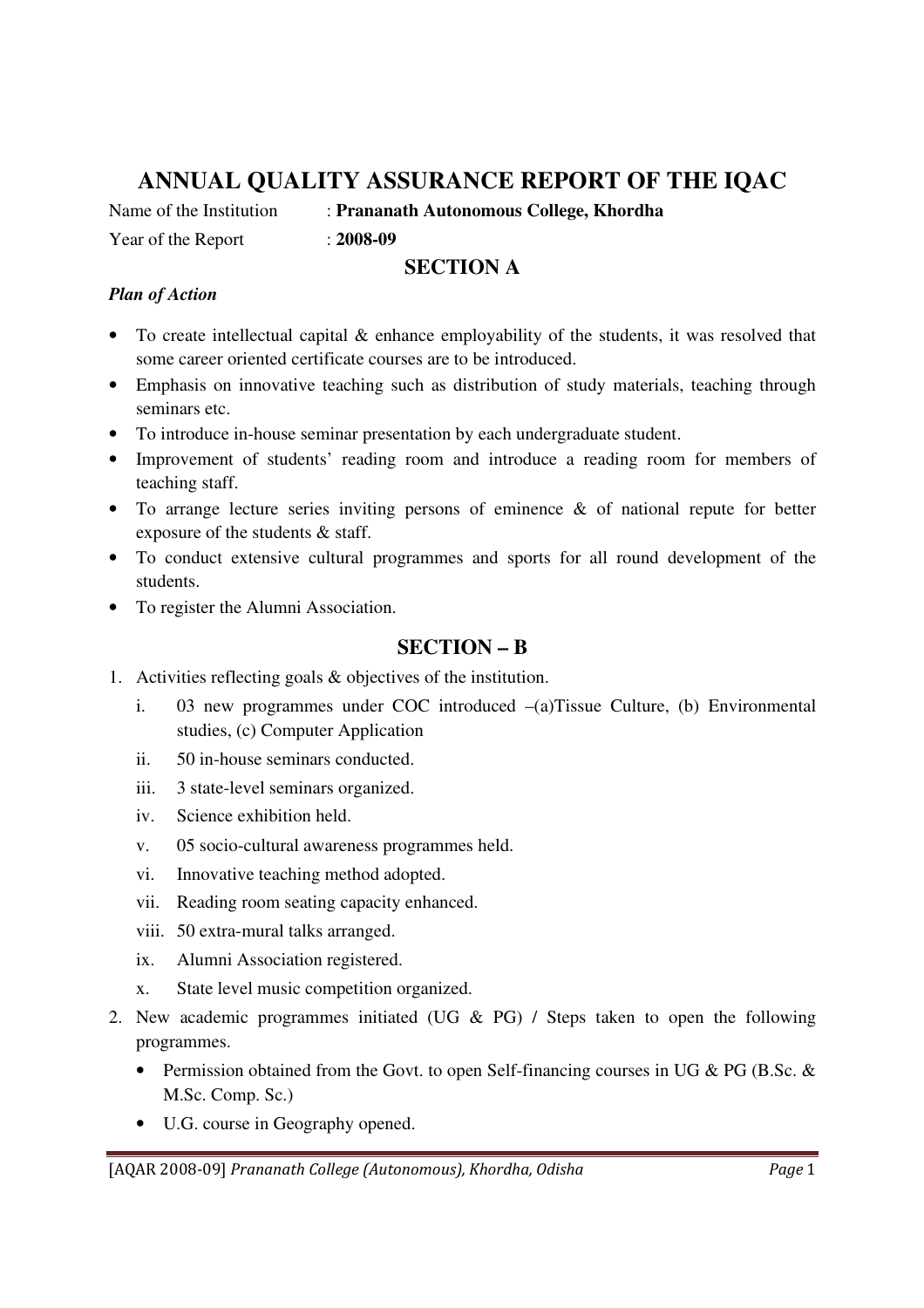3. Innovation in curricular design and transaction –

Board of studies of all departments have designed the syllabi as per the guidelines of the affiliating University & UGC with the input of internal experts.

- 4. Inter-disciplinary programmes started-
	- Biotechnology for Science students.
	- Environmental studies & Computer Application for Arts & Commerce students.
	- Biology for Physical Science students.
	- Mathematics and statistics for Biological Science students.
	- English and Modern Indian Language for science students.
	- Indian Society and Culture for all 03 streams.
- 5. Examination reforms implemented –

Single internal assessment examination per semester introduced.

6. Candidates qualified (NET/SLET/GATE etc.)

Applicable for candidates with PG degree. Hence not relevant for this institution.

- 7. Initiatives towards faculty development programmes
	- College has organized various UGC sponsored State/National level seminars & annual conferences of academic societies/associations which have provided adequate exposure to the faculties for academic development.
	- Faculties are encouraged to attend Refresher/Orientation programmes under different universities.
	- Computer awareness classes for staff members are conducted by external training agencies.
	- Workshops to enhance communication skill of the faculties are organized.
- 8. Total number of seminars/workshops conducted  $-04$  (National & State level)
- 9. Research projects
	- Ongoing : 30
	- Completed : Nil
- 10. Patents generated : Nil
- 11. New collaborative research programme : 02
- 12. Research grants received from various agencies- Rs.90,000/-
- 13. Details of research scholars : 30

[AQAR 2008-09] *Prananath College (Autonomous), Khordha, Odisha Page* 2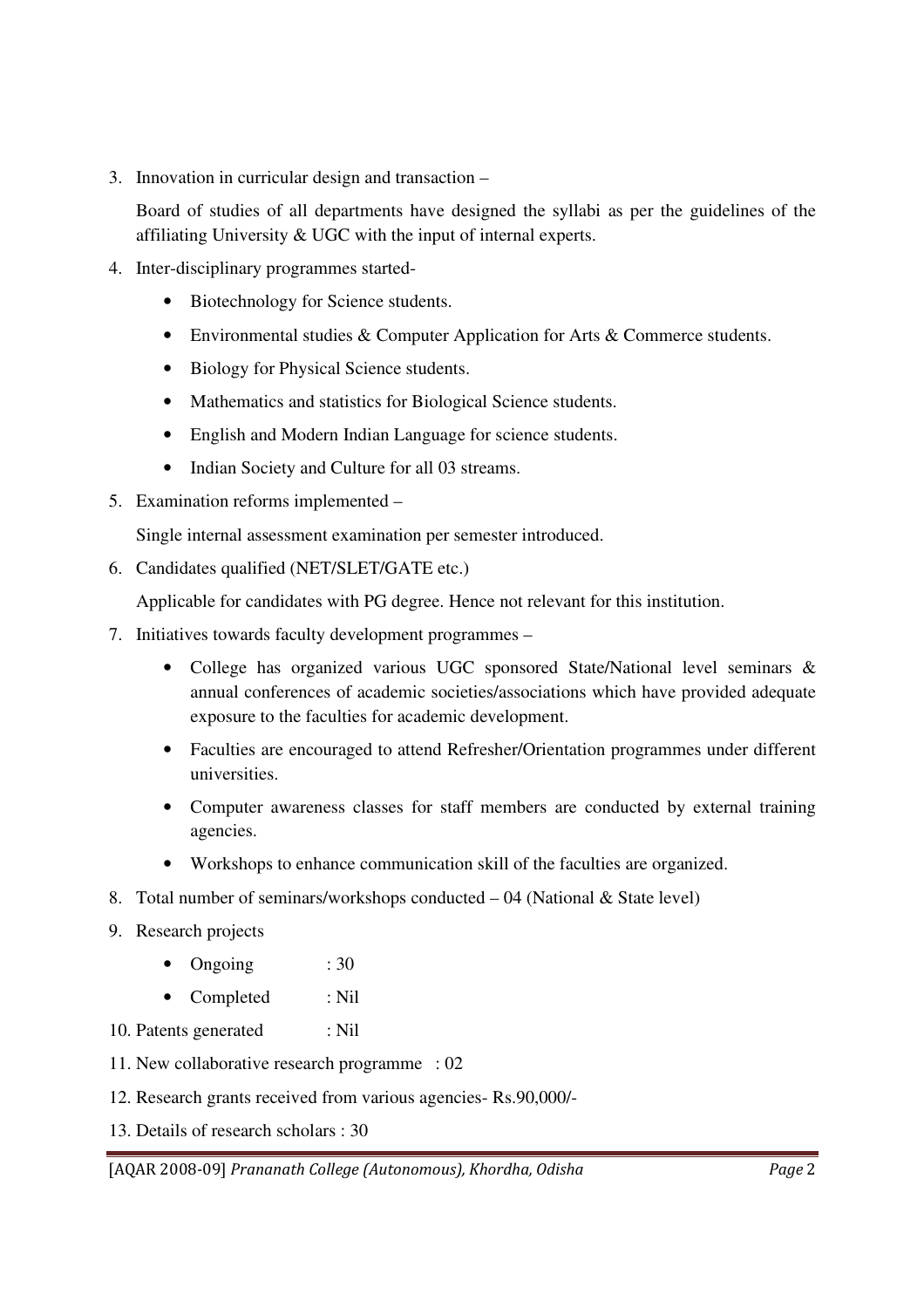14. Citation index of faculty members and impact factor :

| Faculty  | Number of Article published |
|----------|-----------------------------|
| Arts     | 07                          |
| Science  | 09                          |
| Commerce | $^{O1}$                     |

Citation index not available.

- 15. Honour/Awards to the faculty :
	- National : Nil
	- International : Nil
- 16. Internal resources generated :Rs.53,23,232/-
- 17. Details of departments getting assistance/recognition under SAP, COSIST(ASSIST)/DST, FIST and other programmes : Nil
- 
- 18. Community services :
	- Organized health camps.
	- Blood donation camp.
	- Plantation.
	- Aids awareness camp.
	- Awareness camp regarding Filariasis.
- 19. Teachers and officers newly recruited. :

| Lecturer | Technical staff | Supporting staff |
|----------|-----------------|------------------|
|          | Ni <sup>2</sup> | Ni <sup>2</sup>  |

20. Teaching – non-teaching staff rario :  $1.3:1$ 

- 21. Improvement of library services.
	- 3 computers are installed in library
	- Internet connectivity provided.
	- 778 numbers of text & reference books added to the library.
- 22. New books/journals subscribed & their value.

| <b>Books</b> | $778$ nos | Rs.87,439/-  |
|--------------|-----------|--------------|
| Journals     | $12$ nos  | $Rs.6,169/-$ |

- 23. Courses in which student assessment of teachers is introduced & action taken on student feed-back.
	- Student feedbacks are fully honoured.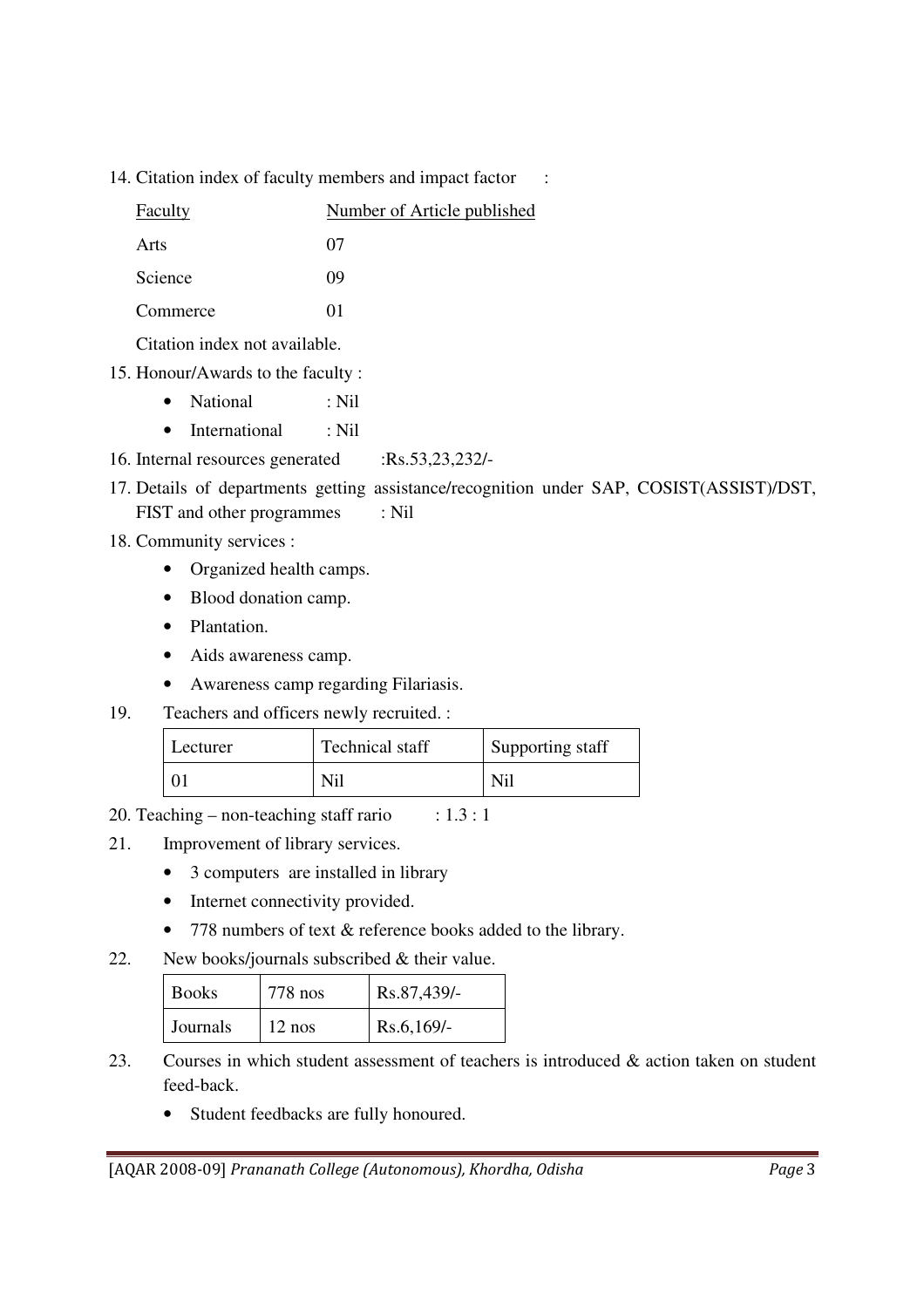- ICT mode of teaching is introduced.
- Group discussion & personality development programmes are undertaken.
- 24. Feedbacks from stakeholders.

Meetings with parents, alumni are held regularly to analyze the feedbacks obtained from the students.

25. Unit cost of education.

Unit cost with salary Unit cost without salary 17219 5963

- 26. Computerization of administration process of admissions and examination results issue of certificates.
	- Automation of accounts section, administration section and library is under process.
	- Admission process is computerized.
- 27. Increase in the infrastructural facilities :
	- Construction of Women's Hostel under the Central Govt. scheme "Babu Jagat Jeevan Ram Chhatrinivas Yojana" for SC/ST/Minority girls students.
	- Play ground renovation
	- Renovation of Principal's Quarter

28. Technology upgradation :

- New equipments are purchased for establishment sections.
	- \* Laser Printer : 01
	- \* LCD Projector : 01
- Addition of new equipments in science departments.
- 29. Computer and internet access and training to teachers, non-teaching staff and students.

Computer literacy classes conducted for staff and fauculties by an external agency.

- 30. Financial aid to students.
	- Senior Merit Scholarship :Rs.28,800/- by Govt. of Odisha.
	- Post-Metric Scholarship to SC, ST : 106 students : Rs.2,08,090/-
	- Scholarship to the wards of Beedi, Cine and Mine Workers by Govt. of India.:Rs.39,440/-
	- Sports Talent Scholarship by Govt. of Odisha : Rs.3000/-
	- Students' free-ship and concession by our college.
	- Scholarship to students with higher percentage by Sitaram Jindal Foundation : Rs.25000/-
	- Scholarship to the Physically disabled students under "Banishree Yojana" : Rs.7,680/-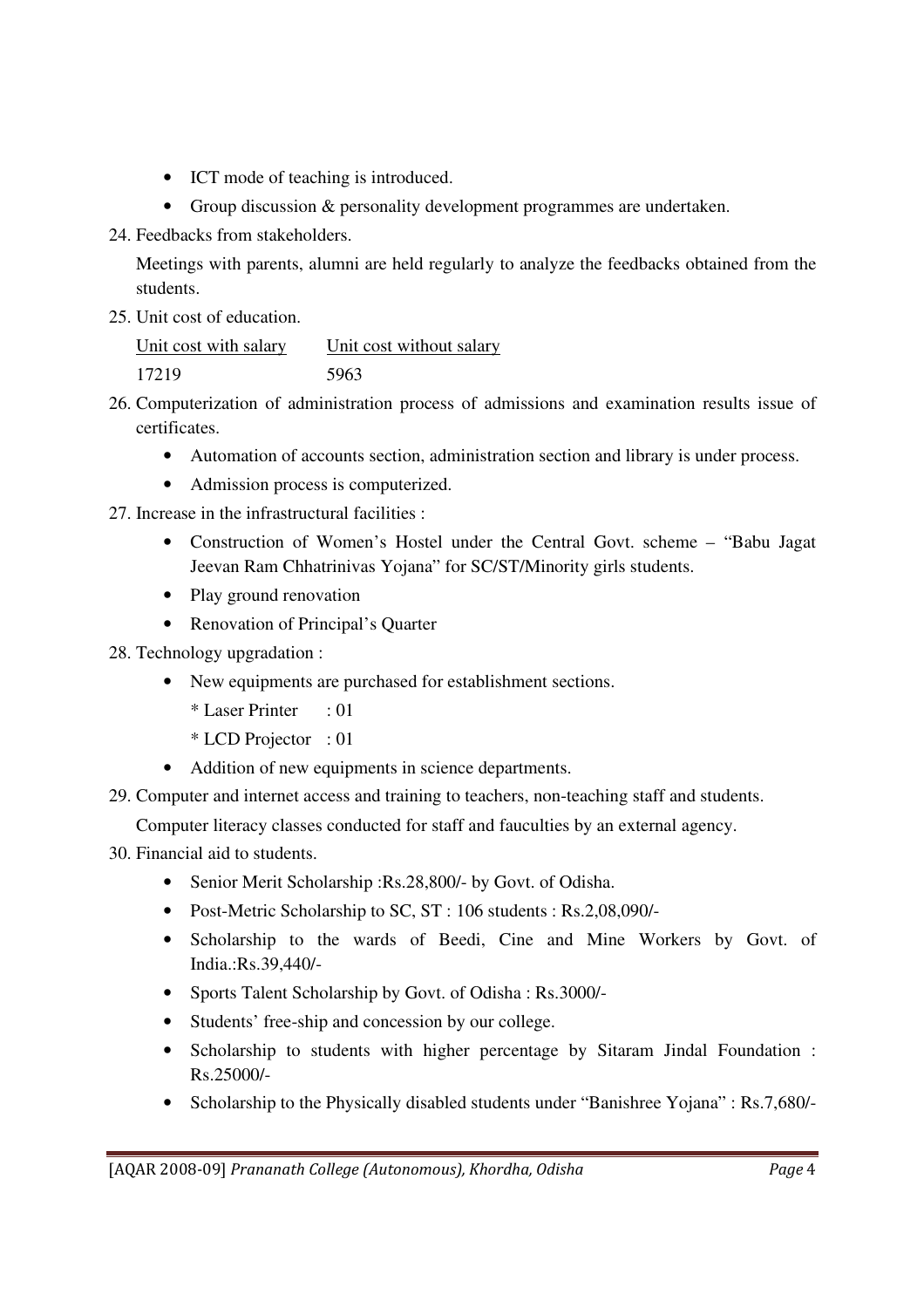31. Activities and support from the Alumni Association.

The Alumni of the college are holding good positions. They guide and cooperate at every step for the development of the college.

- Constant encouragement from Alumni leads to overall development of the campus.
- Alumni Association conducted a cultural programme.
- 32. Activities & support from the parent-teacher association.
	- Faculties are in regular personal contact with parents to retain discipline in the campus as well as to monitor the students' attendance and behaviour.

33. Health Services :

- Blood donation camps organized.
- This college has a dispensary on the campus which provides routine as well as essential health services.
- College organized regular health check-up camps in collaboration with NSS & NCC wings.
- Different awareness programmes are held on Aids, health & hygine, malnutrition, sanitation etc.

34. Performance in sports activities.

- Inter college runners' up (foot ball).
- Inter-college zonal runners-up (cricket).
- Represented in Inter University Volley ball tournament.
- Student of this college represented in inter-university chess championship at Gaya.

35. Incentives to outstanding sports persons.

- Gopinath Moharana received best boy athlete award from the college in annual athletic meet 2008-09.
- Subhrasmita Das & Neelam Parveen received best girl athlete award in 2008-09.
- Merit certificates & mementos are given for outstanding performance in different sports event.
- Prizes, cups & shields are presented to outstanding sports persons from different memorial trusts.
- Students are encouraged to participate in various State & National level competitions & for this regular training classes are arranged in the college.

36. Student achievement & award.

- As many as 10 students secured different positions in University level for their outstanding academic excellence.
- A Student named Minu Mohanty received gold medal in Hammer throw & Pravati Patasani got Bronze in High Jump in open state athletic meet.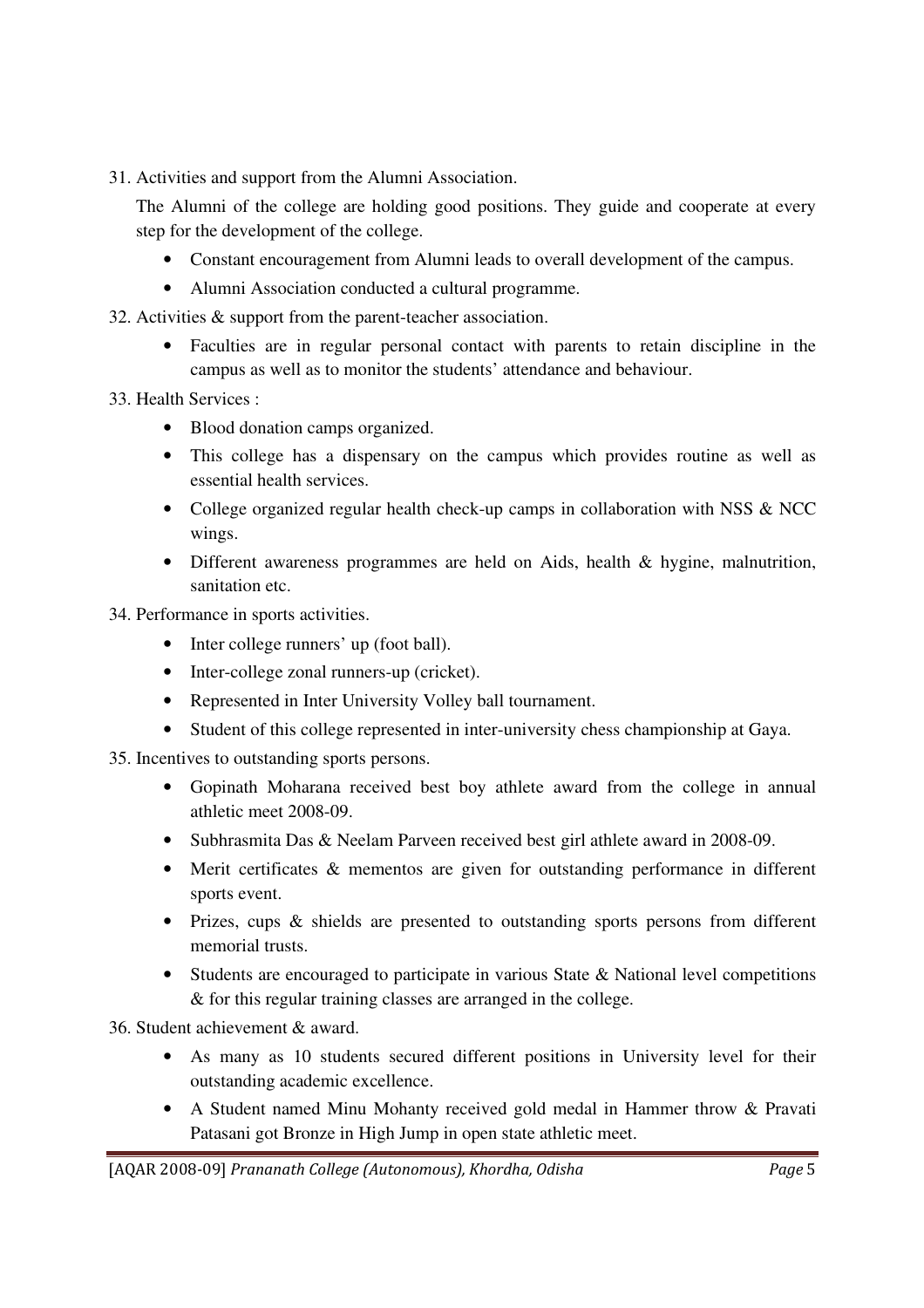37. Activities of guidance & counselling unit.

- Special classes are organized for students to prepare them for competitive examinations.
- Career guidance classes are conducted by trained teachers.
- Students are regularly informed about new career opportunities.

38. Placement services provided to the students.

- For campus selection, several companies are invited to the campus.
- Incentives are provided to the students who desired to attend interviews, written tests through placement cell.

39. Development programmes for non-teaching staff.

- Appointment on rehabilitation to the deceased family members.
- Credit facility from college co-operative society.
- Felicitating members of non-teaching staffs completing 25 years of service.
- Attending accounting training and administrative training .
- Lectures on spiritual and mental development.
- Imparting computer training.
- Financial aid to deceased family.
- In recognition of their service the college distributes dresses to all class-IV employees in commemoration days.

40. Good practices of the institution.

- In-house seminars, extramural lectures, workshops on regular basis.
- Awareness programmes and organization of rallies in World AIDS Day, Environmental Day, NCC Day, NSS Day, International Women's Day, Teachers Day, World Consumers Day, Road Safety Week, Vanomahotsav etc.
- Merit basis admission and transparent admission process.
- Fair conduct of examination having no instances of malpractice.
- Rain water harvesting project in collaboration with Coca-Cola.

41. Linkages developed with national/international, academic/research bodies.

The college has linkage with various national institutes and research centres namely :

- Institute of Physics, Bhubaneswar.
- Utkal University, Sambalpur University, Berhampur University, RRL, Bhubaneswar, OUAT, Bhubaneswar, CRRI, Cuttack, School of Life Sciences, Bhubaneswar & Delhi.
- National Institute of Social Work & Social Services.
- IMA, Bhubaneswar, Bureau of Statistics, Odisha, NIC, Bhubaneswar.